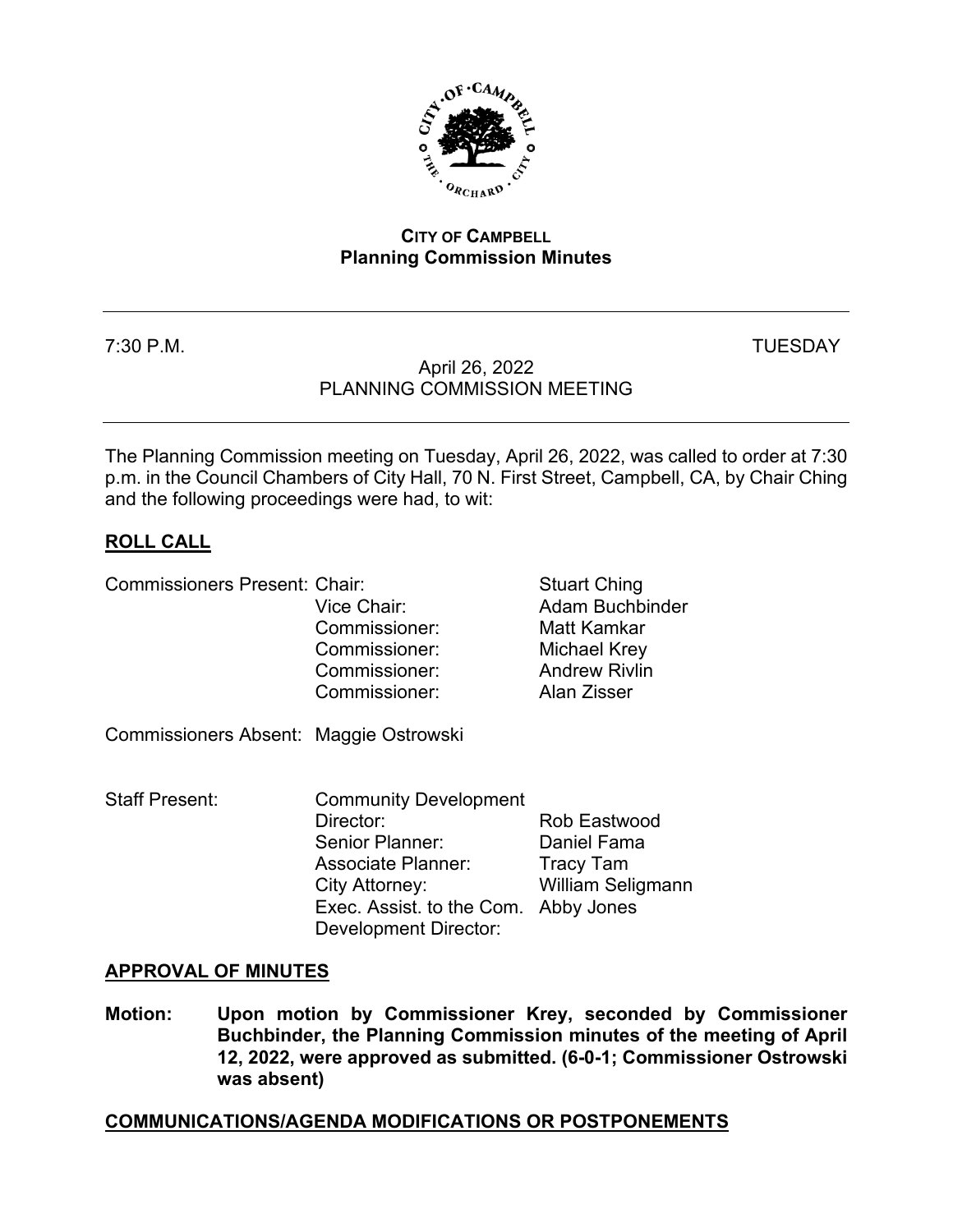#### None **ORAL REQUESTS**

None

# **OLD BUSINESS**

Chair Ching asked if there were any disclosures from the Commission.

Commissioner Zisser reported that he visited the site and he spoke to the owner and had a conversation about the tree.

Vice Chair Buchbinder stated he also visited the site.

Commissioner Kamkar stated he also visited the site but did not speak to the resident.

Chair Ching read Agenda Item No. 1 into the record as follows:

**1. PLN-2021-95** Public Hearing to consider the application (PLN-2021-137) of Brad Cox for a Conditional Use Permit to allow a new veterinarian clinic and animal hospital use within an existing building located at 2020 South Bascom Avenue Suite C, D, and E. Staff is recommending that this item be deemed Categorically Exempt under CEQA. Planning Commission action is final unless appealed in writing to the City Clerk within 10 calendar days Project Planner: Tracy Tam, Associate Planner

Associate Planner Tracy Tam gave background on the property and what the applicant is proposing.

The Commissioner's asked general questions related to the staff presentation.

Chair Ching opened the hearing to the public and asked if anyone wished to speak.

Brad Cox, Project Architect stated that he is here on the owner's behalf to take any questions the Commission or public may have.

Seeing no one else wishing to speak, Chair Ching closed the public hearing.

Commissioner Zisser stated support for the project.

Commissioner Rivlin stated he is in support and would like to see something in the area.

**Motion: Upon motion by Commissioner Krey, seconded by Commissioner Rivlin, the Planning Commission adopted revised Resolution No. 4638 approving a Site and Architectural Permit to legalize an increased wall height for an existing substandard side-yard setback in association with an under-construction remodel, including the desk item No. 1.**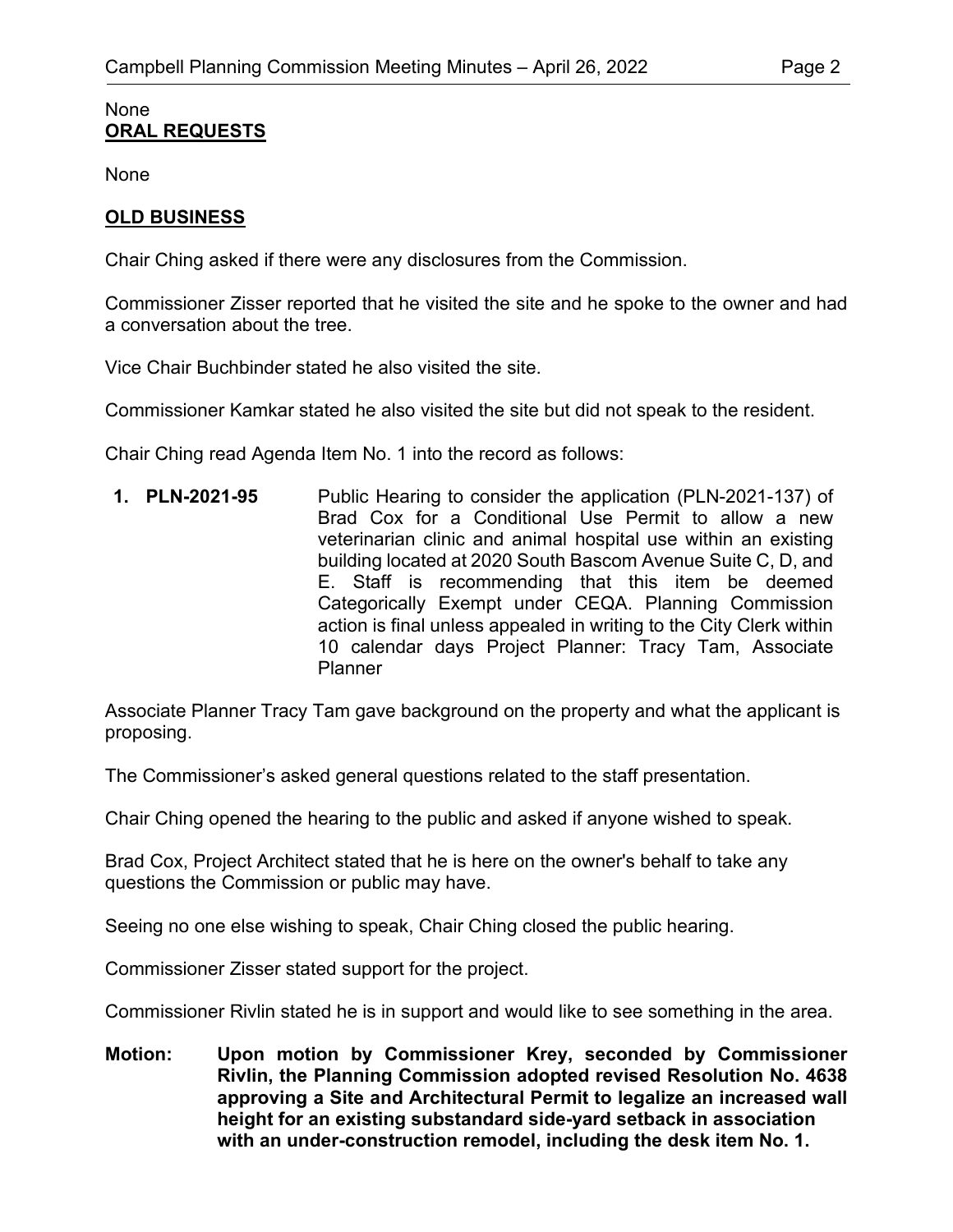**Motion was adopted by the following roll call vote:**

| AYES:                    | Rivlin, Zisser, Kamkar, Krey, Buchbinder, Ching |
|--------------------------|-------------------------------------------------|
| <b>NOES:</b>             | <b>None</b>                                     |
| <b>ABSENT: Ostrowski</b> |                                                 |
| <b>ABSTAIN:</b>          | None                                            |

Chair Ching read Agenda Item No. 2 into the record as follows:

**2**. **PLN-2021-137** Public Hearing to consider the Appeal by of the Community Development Director's denial of a Tree Removal Permit (PLN2021-137) to remove one (1) Redwood tree with a diameter of 47 inches located in the side/rear yard of property located at 1240 Abbott Avenue. Staff is recommending that this item be deemed Statutorily Exempt under CEQA. Planning Commission action is final unless appealed in writing to the City Clerk within 10 calendar days. Project Planner: Tracy Tam, Associate Planner

Associate Planner Tracy Tam presented the background information on the tree removal application and the scope of the appeal. Staff is recommending that the Planning Commission adopt a resolution denying the appeal and upholding the Community Development Director's denial of a Tree Removal Permit.

The Commissioner's asked general questions related to the tree.

Chair Ching opened the hearing to the public and asked if anyone wished to speak.

Owner Paul Huang gave a presentation on the appeal and stated they've experienced storms that scared them, and the tree was swaying and falling. Mr. Huang mentioned the tree is too big. They cannot park in the driveway because they are afraid of the tree falling onto the car. Mr. Huang shared a video of the tree. Mr. Huang stated another tree in the area was removed and requested the same.

Commissioner Kamkar asked the owner if there were other reasons to remove the tree other than safety.

Mr. Huang stated he would like to appeal the denial and remove the tree. It's a large tree and not suitable for a house. He is willing to put another tree in place if the appeal was granted.

Jack Banfield, Campbell resident, stated he's lived in the house near Mr. Huang since 1975 and the tree has been contentious for some time. He stated both homes are small, so the tree looks bigger than he remembers and it's too big for the area. He stated he's seen branches come off into the neighbor's yard. He supports Mr. Huang in his efforts to try to have the tree removed.

Meera Sankaran, Campbell resident, are in support of the tree removal, they have small kids and have seen huge branches fall into the yard. They avoid structure damage to their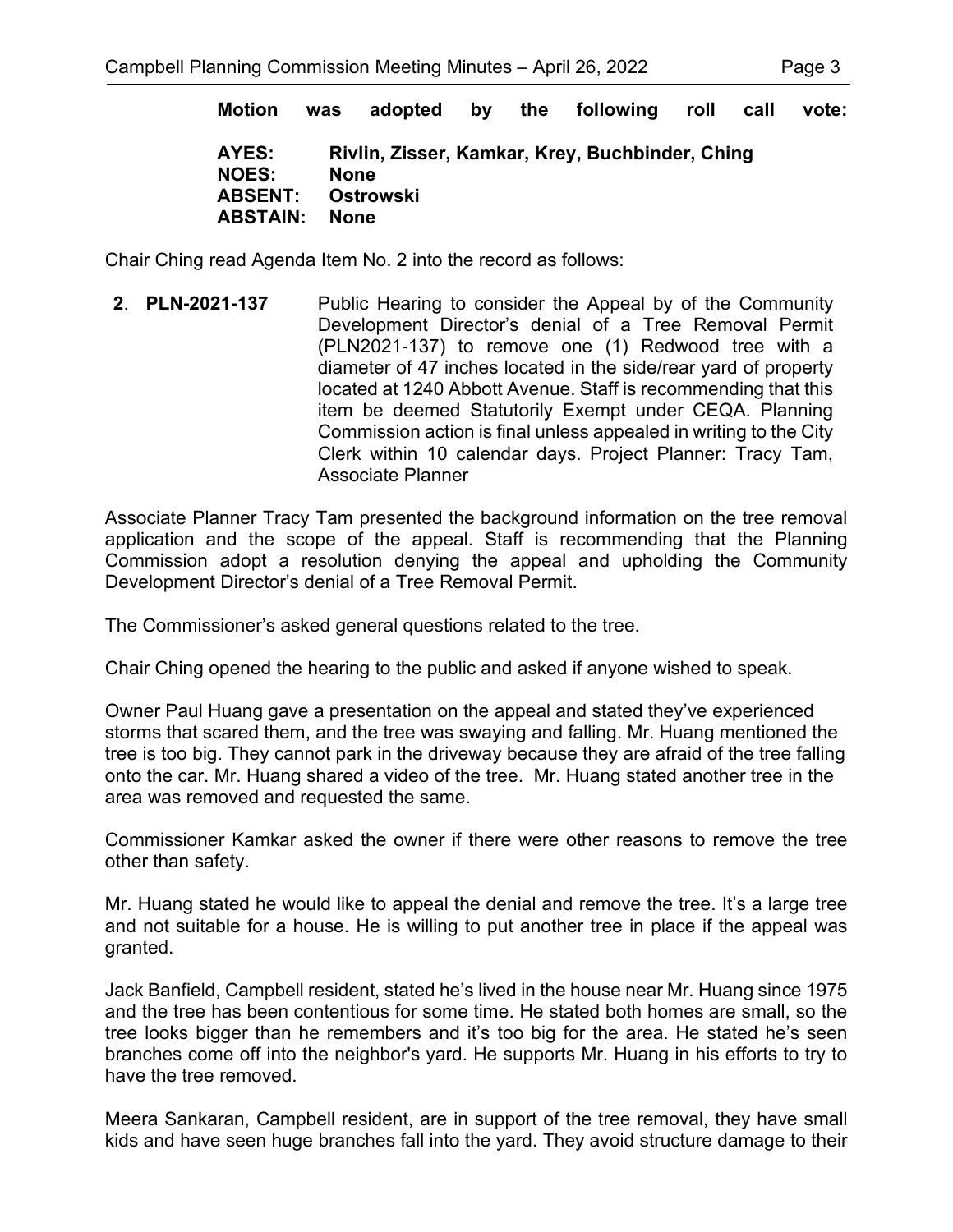property by not parking there at all. She stated that the tree is a danger. The previous homeowners have had maintenance done to the tree. The last few windstorms have been wild and she urges the Commission to consider the granting the appeal.

Randy Kunselman stated the tree does not pose a threat to them, but they have witnessed branches come off the tree. If lightening were to hit the tree it will go through someone's home. If the tree were to fall, they would reach the power lines.

Seeing no one else wishing to speak, Chair Ching closed the public hearing.

Commissioner Kamkar stated when he visited the site the tree goes straight up and leans on the Abbott Ave side of the house. He suggested replacing it with two 36-inch trees.

Commissioner Zisser stated there are many redwoods in the city. He understands the safety concern. Objectively say don't remove the tree and maybe the reason it may be affected by the wind is because it sits so high.

Commissioner Rivlin stated the municipal code ordinance is written to protect the tree. He is sympathetic but cannot see a way to overturn the decision and will be in favor of denial.

Chair Ching stated he is supportive of denying the appeal.

Commissioner Zisser stated if the appeal is denied he would encourage the applicant to appeal the decision with the City Council.

Vice Chair Buchbinder requested more clarification from the City Council on this issue. The current city code does not provide for any kind of hazard other than danger of the tree falling.

After discussion among the commission on the possible threats the tree may pose, they motioned the following:

**Motion: Upon motion by Commissioner Zisser, seconded by Commissioner Rivlin, the Planning Commission adopted Resolution No. 4639, denying the Appeal (PLN-2021-137) and upholding the Community Development Director's denial of Tree Removal Permit (PLN-2021-137) for the removal of one (1) Redwood tree with a diameter of 47 inches on the subject property, by the following roll call vote:**

| AYES:           | Rivlin, Ching, Zisser, Buchbinder |
|-----------------|-----------------------------------|
| <b>NOES:</b>    | Kamkar, Krey                      |
| <b>ABSENT:</b>  | Ostrowski                         |
| <b>ABSTAIN:</b> | None                              |

Chair Ching read Agenda Item No. 3 into the record as follows:

**3. PLN-2022-2** Public Hearing to consider the Application (PLN-2022-2) of Michelle Ciabattoni for a Site and Architectural Permit to legalize an increased wall height for an existing substandard side-yard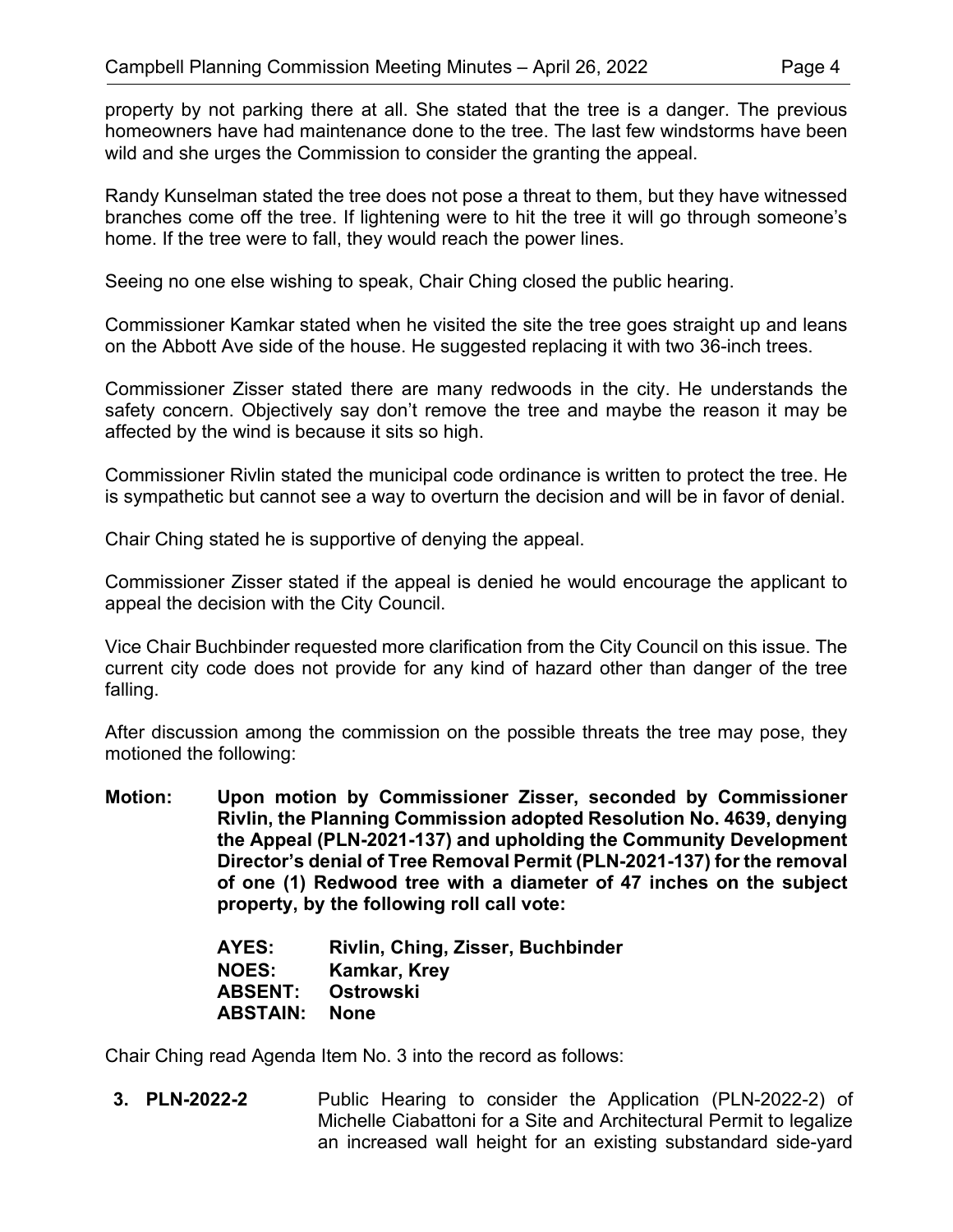setback in association with an under-construction remodel of an existing single-family residence on property located 1830 Montemar Way. Staff is recommending that this item be deemed Categorically Exempt under CEQA. Planning Commission action is final unless appealed in writing to the City Clerk within 10 calendar days Project Planner: Daniel Fama, Senior Planner

Senior Planner Daniel Fama provided his report to legalize a substandard setback for property located at 1830 Montemar Way. The proposal is to increase the building by 2 feet. It will normally need a setback of 11 ft and the current setback is 5. Less than 1 ft it's still worse than non-conforming situation that can't be maintained. The zoning code does allow the Planning Commission through approval of a signed architectural review permit to effectively grant reduction to setback. Staff is in support of the applicants request to legalize the existing increased building wall height.

Chair Ching asked if there were any Commission questions.

In response to an inquiry, Senior Panner Fama stated due to staffing constraints, applications have been waiting longer than normal to have a hearing.

Commissioner Kamkar asked if the applicant would have to take the entire roof down or just enough of the roof to meet the required setback.

Senior Planner Fama stated the building has a level ridge line they can bring it down but it's probably not an option they'd choose.

Commissioner Rivlin asked if there anything in upcoming housing work or General Plan adjustments that enable this to proceed in the future.

Senior Planner Fama replied that in the future this is probably a type of request that would no longer be appropriate. This is an entirely subjective determination and in the future the idea would be to have objective criteria. If in the future you would have differing setback requirements, when those setback requirements apply would need to be objectively based so you would not need to have a public hearing well the objective basis is the height of the building isn't that objective correct but even an exception.

Chair Ching opened the hearing to the public and asked if anyone wished to speak.

Homeowner Steve Ciabottoni had no knowledge of the setback, they used an architect for the project, and got City approval. Neighbor is aware and they are in support of the increase of height.

Seeing no one else wishing to speak, Chair Ching closed the public hearing.

Commissioner Zisser was supportive of allowing the variance.

Commissioner Rivlin stated he cannot make the findings to allow it and would rather see the applicant make the change.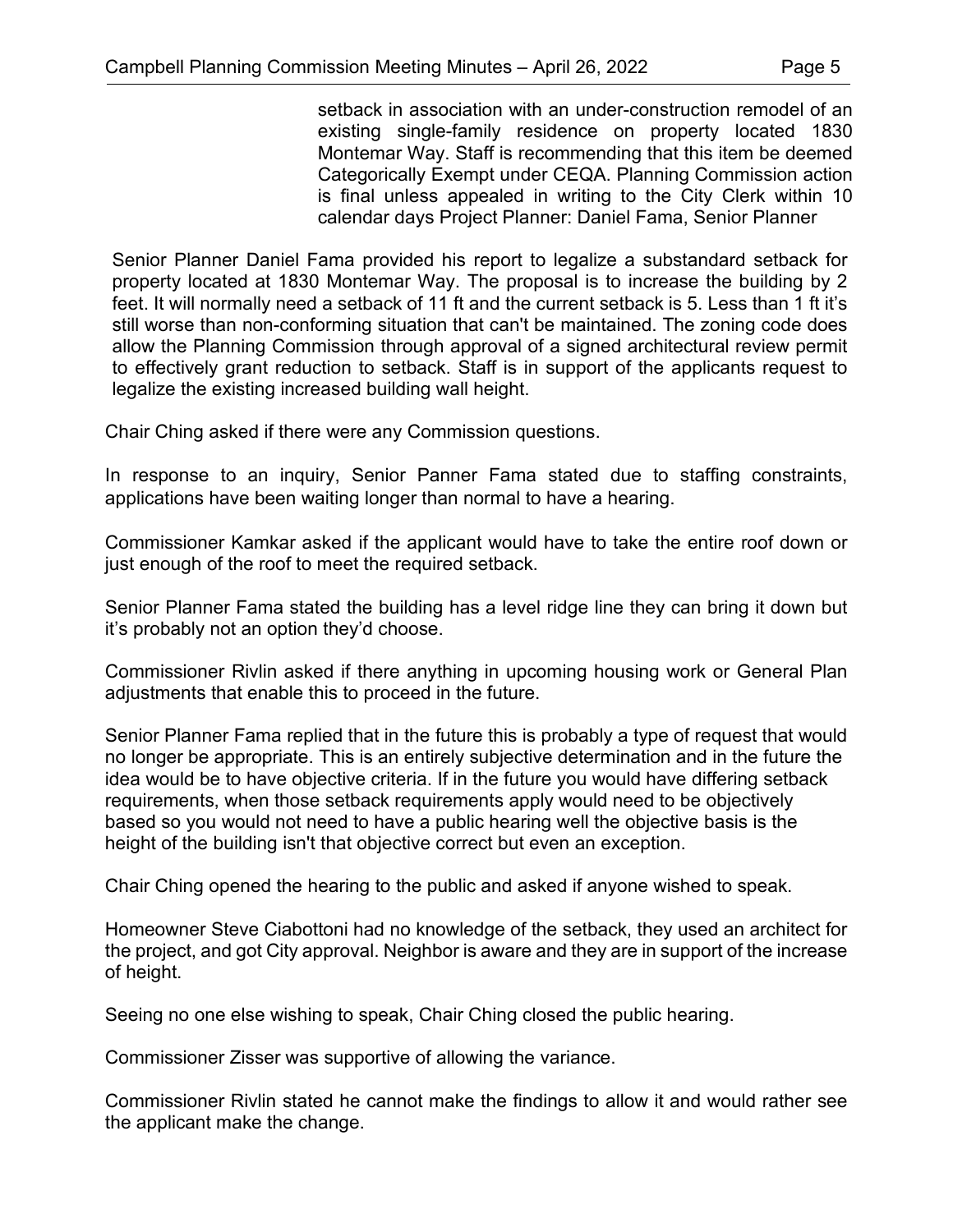Director Rob Eastwood stated that this item is not a variance and clarified that it is a Site and Architectural Permit and there are findings to justify that.

City Attorney Seligmann clarified that the side setback will not be detrimental to the health, safety, peace or comfort or general welfare of persons in the neighborhood.

Commissioner Krey stated he would be supportive of the extra 2 feet and what is being proposed.

Commissioner Kamkar stated he is supportive of the additional height.

Vice Chair Buchbinder stated support for the proposal.

**Motion: Upon motion by Commissioner Krey, seconded by Commissioner Kamkar, the Planning Commission adopted Resolution No. 4640 Resolution (reference Attachment 1). Approving a Site and Architectural Permit to legalize an increased wall height for an existing substandard side-yard setback in association with an under-construction remodel. by the following roll call vote:**

> **AYES: Rivlin, Zisser, Kamkar, Krey, Buchbinder, Ching NOES: None**<br>**ABSENT: Ostrowski ABSENT: Ostrowski ABSTAIN: None**

## **REPORT OF THE COMMUNITY DIRECTOR**

Director Rob Eastwood reported that the department work backlog is decreasing due to the new staff hired onboard. Associate Planner, Tracy Tam and Assistant Planner, Larissa Lomen are collectively helping to get queue times down.

Director Eastwood reported that staff is in the final stages of recruiting for a Planning Technician which will also help the department in reviewing building permits. A new Administrative Analyst position for the department has opened, they will work on grant funding, fee studies, managing consultants and supporting Planning and Building Tech staff.

The City is open for both in-person and virtual appointments, we do highly encourage the public to make virtual appointments but walk-in's are also welcomed.

## **Council Items:**

The City Council approved a Request for Proposals (RFP) for consultant services to perform an Objective Standards update, with the work scheduled to start in June. Staff's goal is to have the Objective Standards adopted close to final adoption of the General Plan and Housing Element.